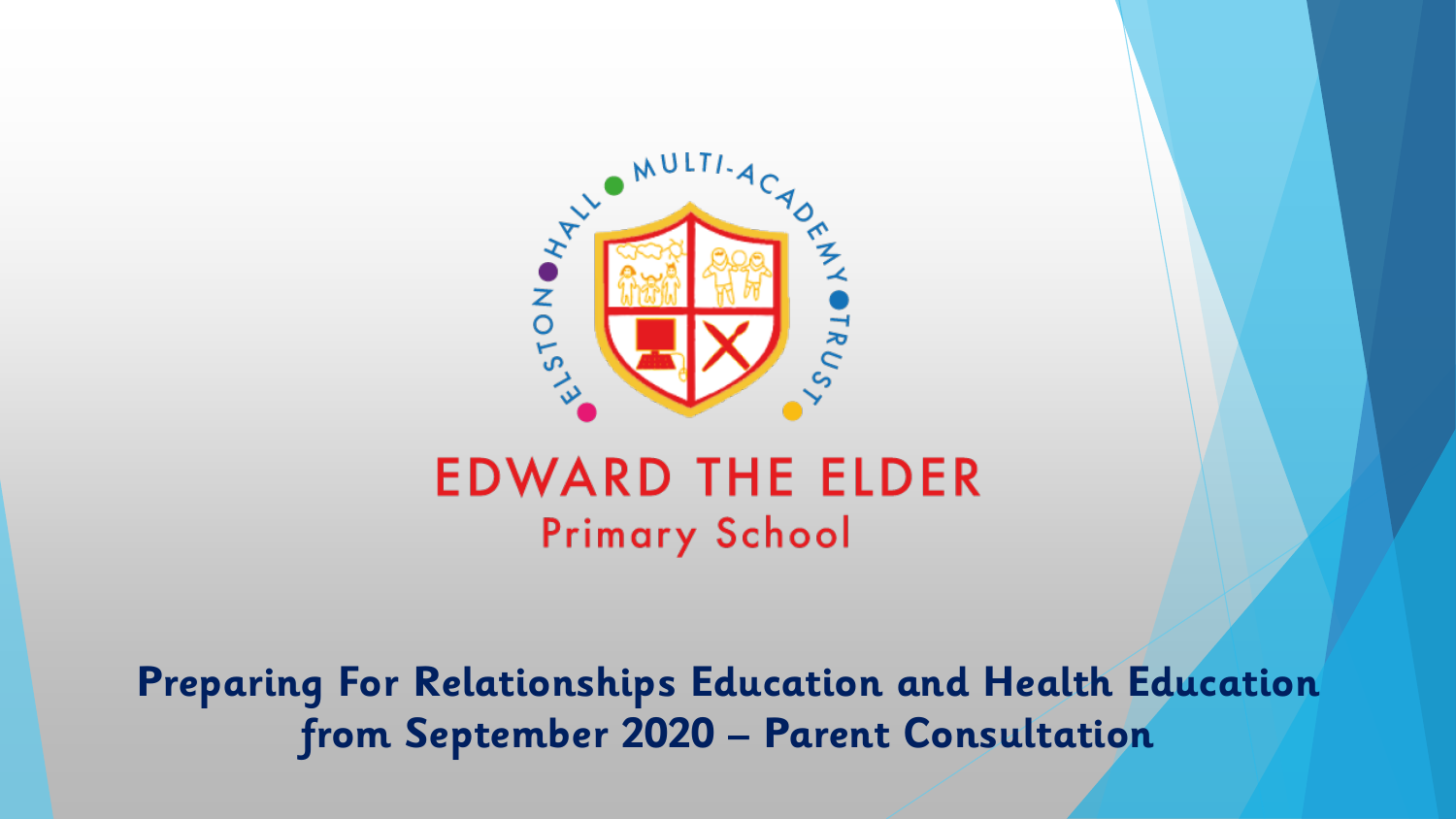# **What is changing?**

• From September 2020, Relationships Education and Health Education will become a statutory subject in all schools

These are not new subjects to us as we have always taught about health and relationships through Personal, Social, Health and Economic education (PSHEe) lessons, but the framework we work from has been updated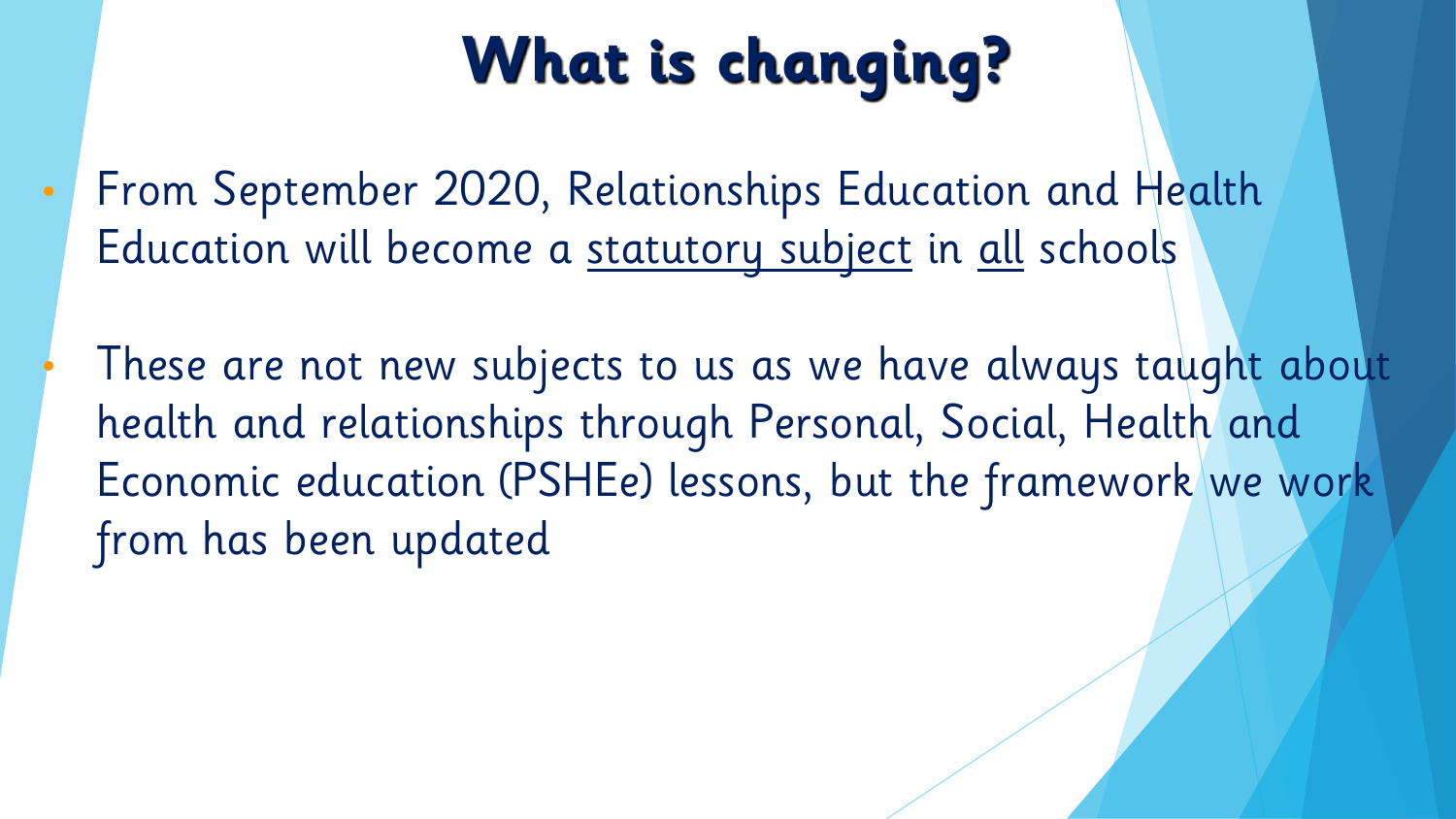# **What is included in the new curriculum? Health Education**

Primary schools should cover:

- Mental wellbeing
- Internet safety and harms
- Physical health and fitness
- Healthy eating
- Drugs, alcohol and tobacco
- Health and prevention
- Basic first aid
- Changing adolescent body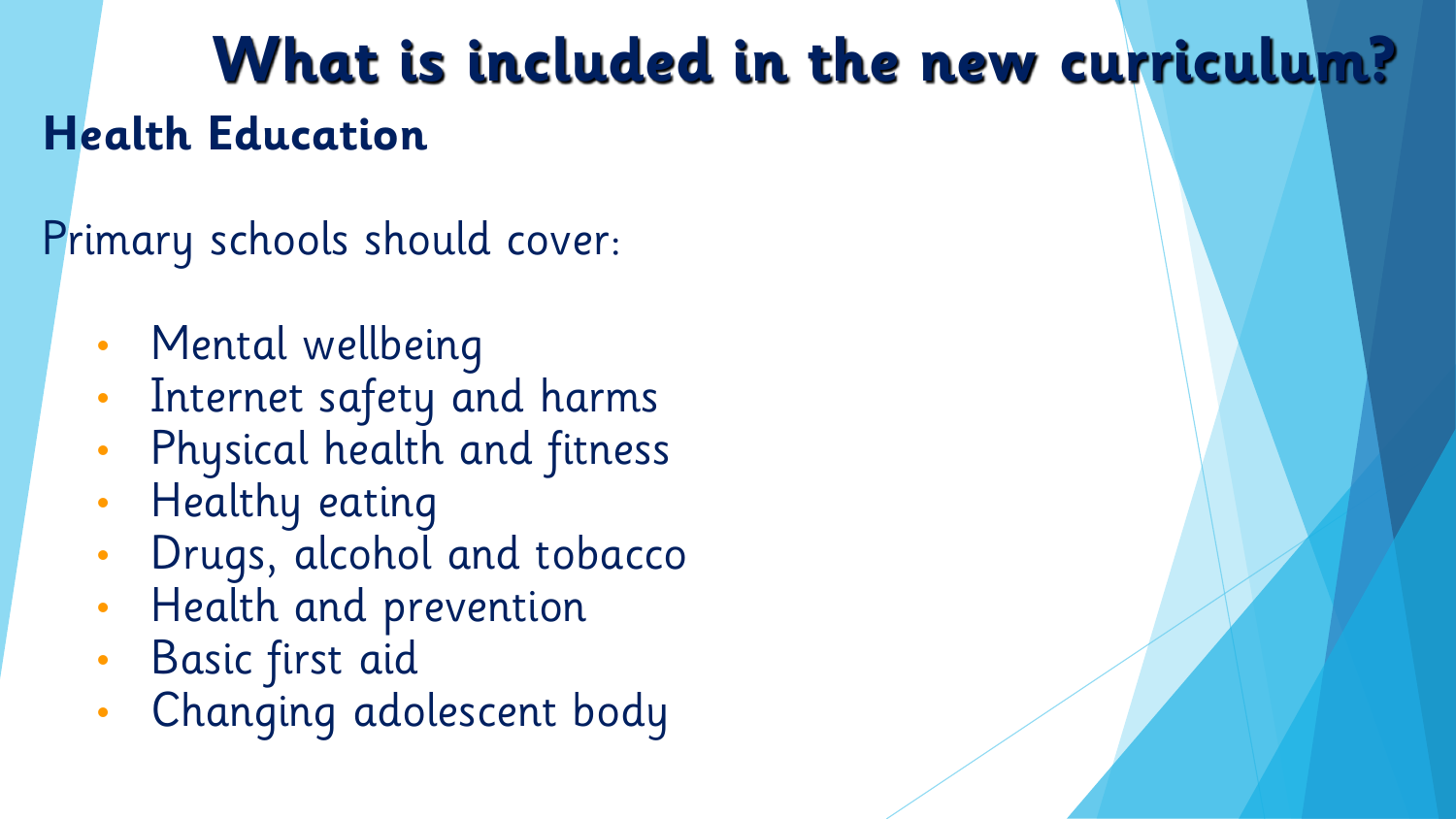**What is included in the new curriculum? Relationships Education**

Primary schools should cover:

- Families and people who care for me
- Caring friendships
- Respectful relationships
- Online relationships
- Being safe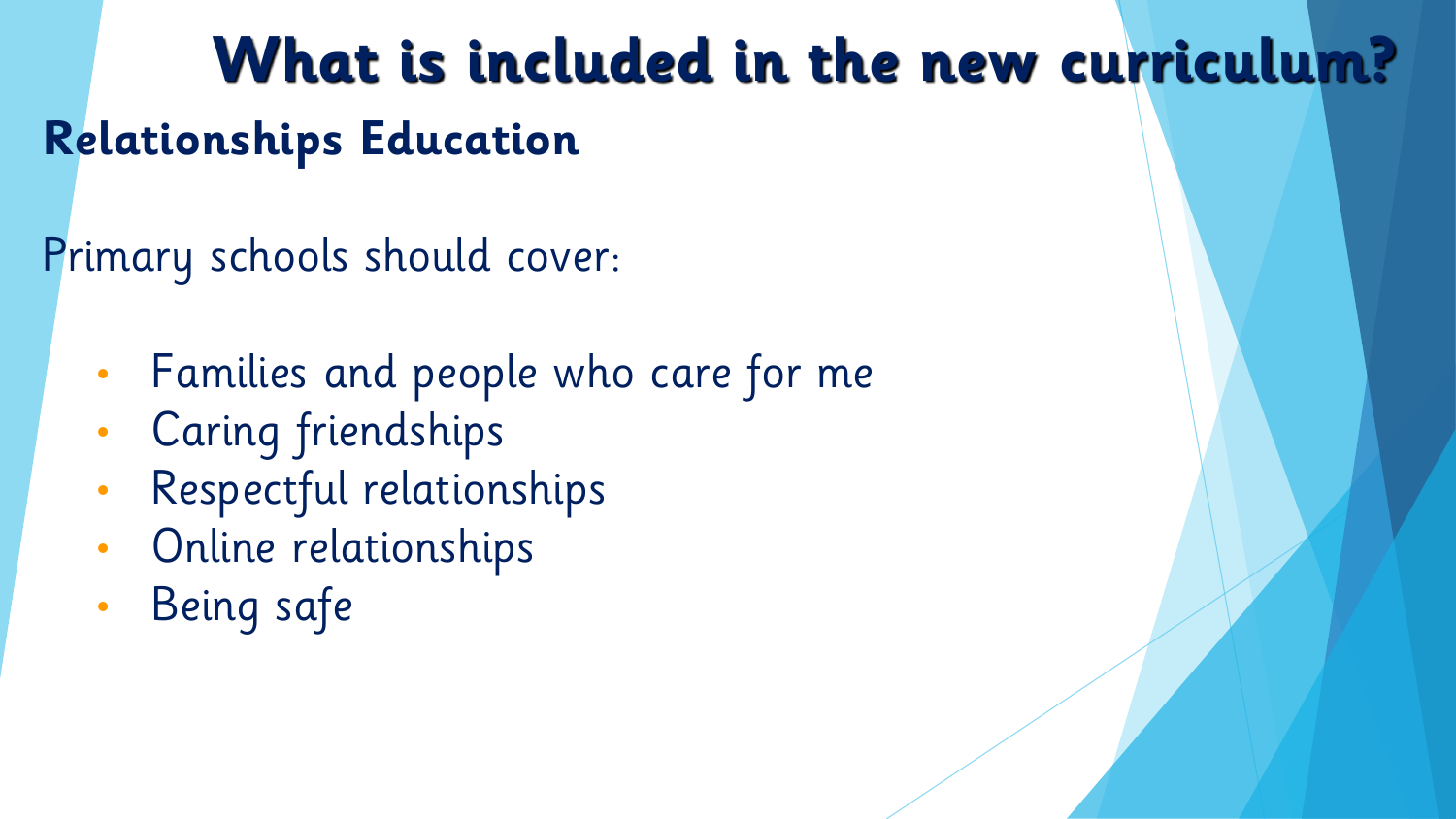### **What is included in the new curriculum?**

**Being safe Example**

#### Pupils should know

- what sorts of boundaries are appropriate in friendships with peers and others (including in a digital context).
- about the concept of privacy and the implications of it for both children and adults; including that it is not always right to keep secrets if they relate to being safe.
- that each person's body belongs to them, and the differences between appropriate and inappropriate or unsafe physical, and other, contact.
- how to respond safely and appropriately to adults they may encounter (in all contexts, including online) whom they do not know
- how to recognise and report feelings of being unsafe or feeling bad about any adult.
- how to ask for advice or help for themselves or others, and to keep trying until they are heard.
- how to report concerns or abuse, and the vocabulary and confidence needed to do so
- where to get advice e.g. family, school and/or other sources.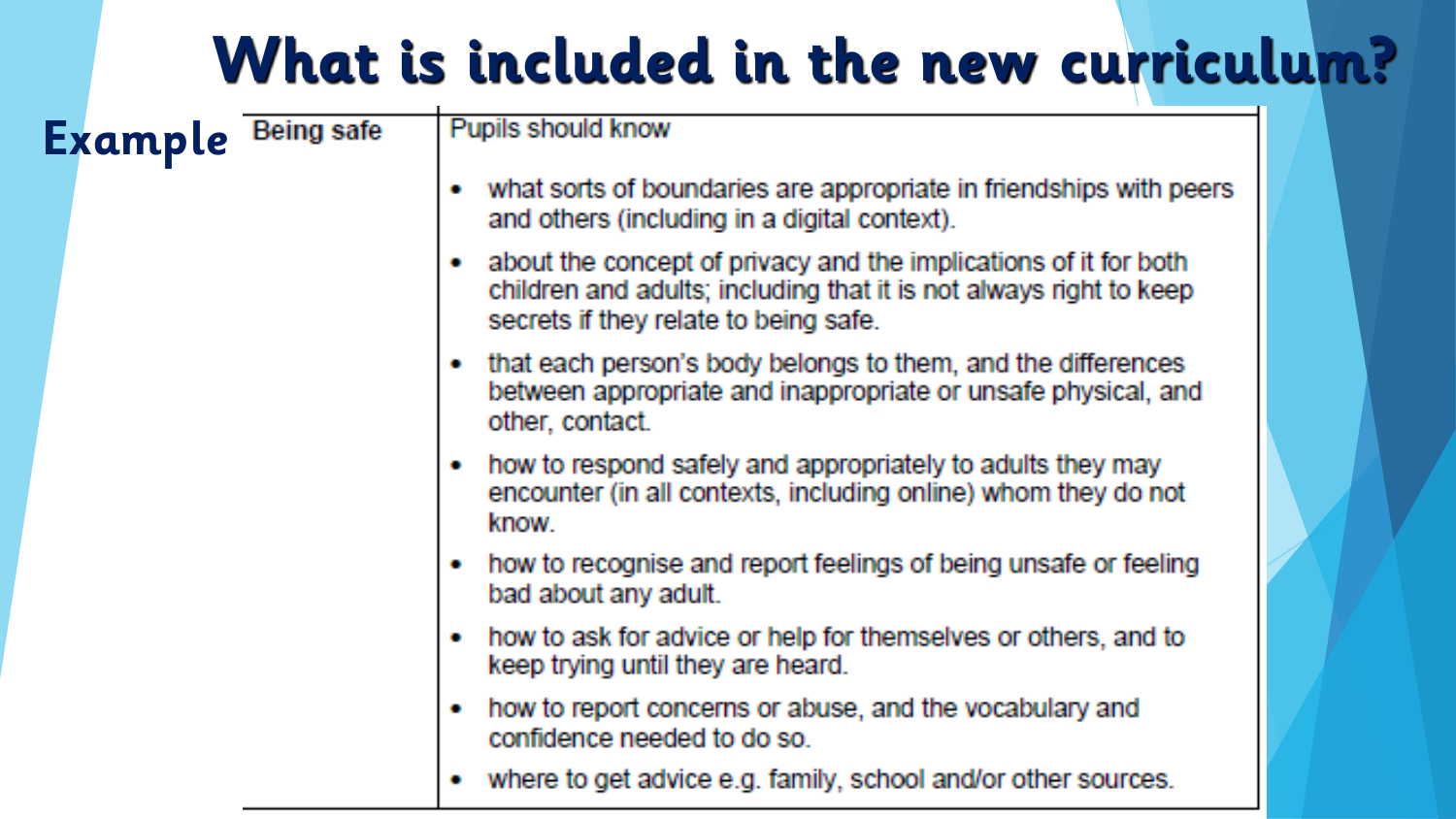# **Why is it important to schools?**

燃 Department for Education

School inspection handbook Handbook for inspecting schools in England under section 5 of the Education Act



Children and Social Work Act 2017

Academies Act 2010





Children Act 2004

Corporate member of 361<br>Plain English Campaign 361



**Equality Act 2010** 

#### **Education Act 2002**

Published: September 2018 ace no: 150066

**Promoting fundamental British** values as part of **SMSC in schools** 

**Departmental advice for maintained** schools

November 2014

Department

#### **Keeping children** safe in education Statutory guidance for schools and

colleges

September 2019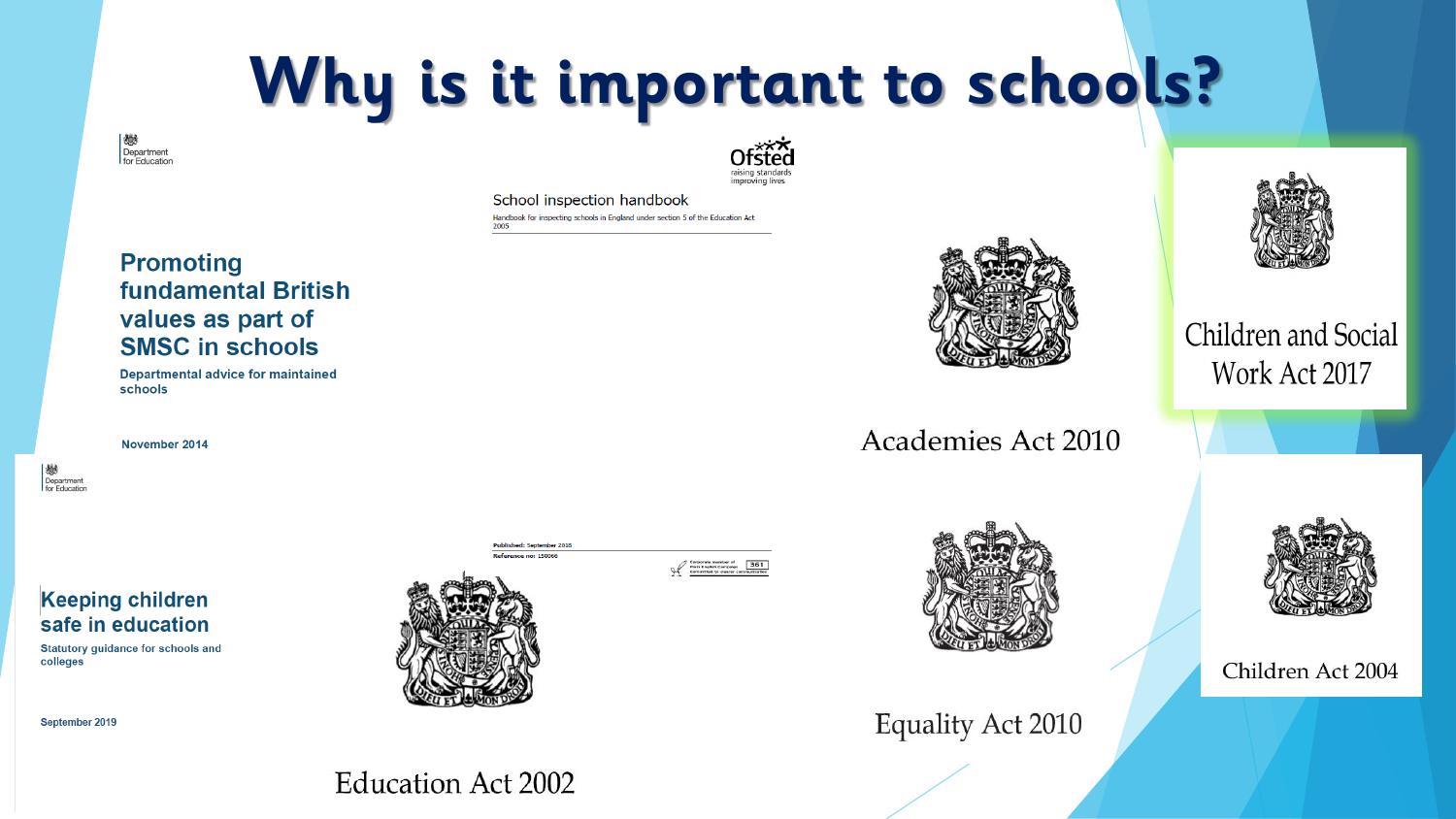# **How will the new content be delivered?**

Relationships and Health Education will be covered through our Personal, Social, Health and Economic education (PSHE) lessons.

PSHE lessons are taught weekly by class teachers.

Lessons are an opportunity to discuss and learn about key issues our children face and changes they will inevitably go through as they grow up.

PSHE lessons are always age appropriate and adapted to meet the needs of the children in each class. Issues are discussed sensitively and safely.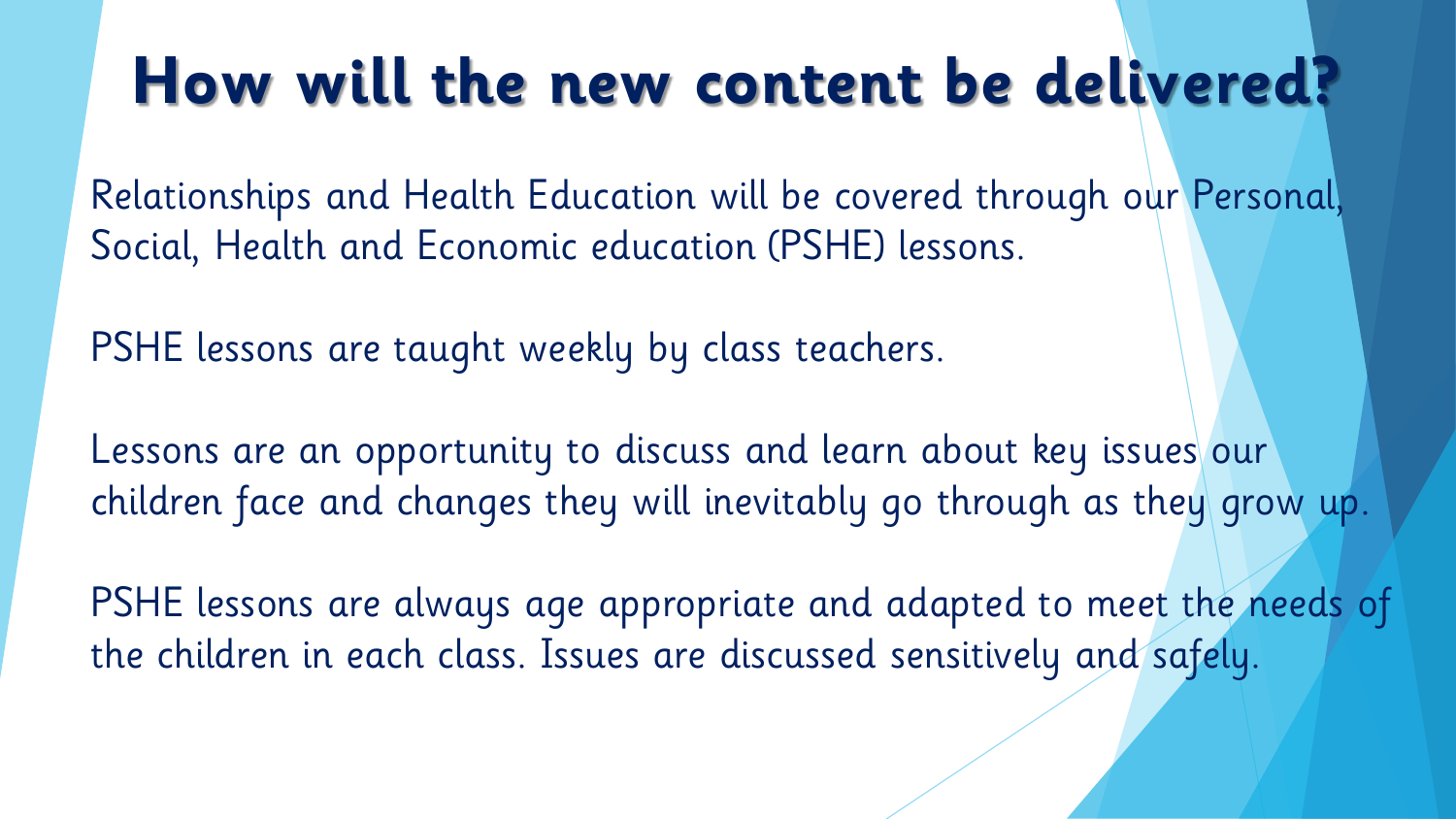# **Why is PSHEe important to schools?**

Our children are growing up in a complex world, living their lives on and offline. It is our role to teach children how to be safe and healthy and to be able to face the challenges ahead with confidence. PSHE enables pupils to understand feelings, make healthy choices, share opinions, to recognise that bullying is wrong and know how to stay safe. It allows children to develop their own sense of worth and respect others. It prepares them for bodily and emotional changes at puberty. Teaching covers all statutory relationship and health objectives in order to ensure a deep understanding of the features of healthy relationships, how to stay safe (including online) and how to look after their own physical and mental wellbeing. The subject also introduces a range of jobs to pupils and prepares them to look after and save money. It exposes pupils to some of the different beliefs and values in society, and teaches them to demonstrate respect and tolerance towards people different from themselves.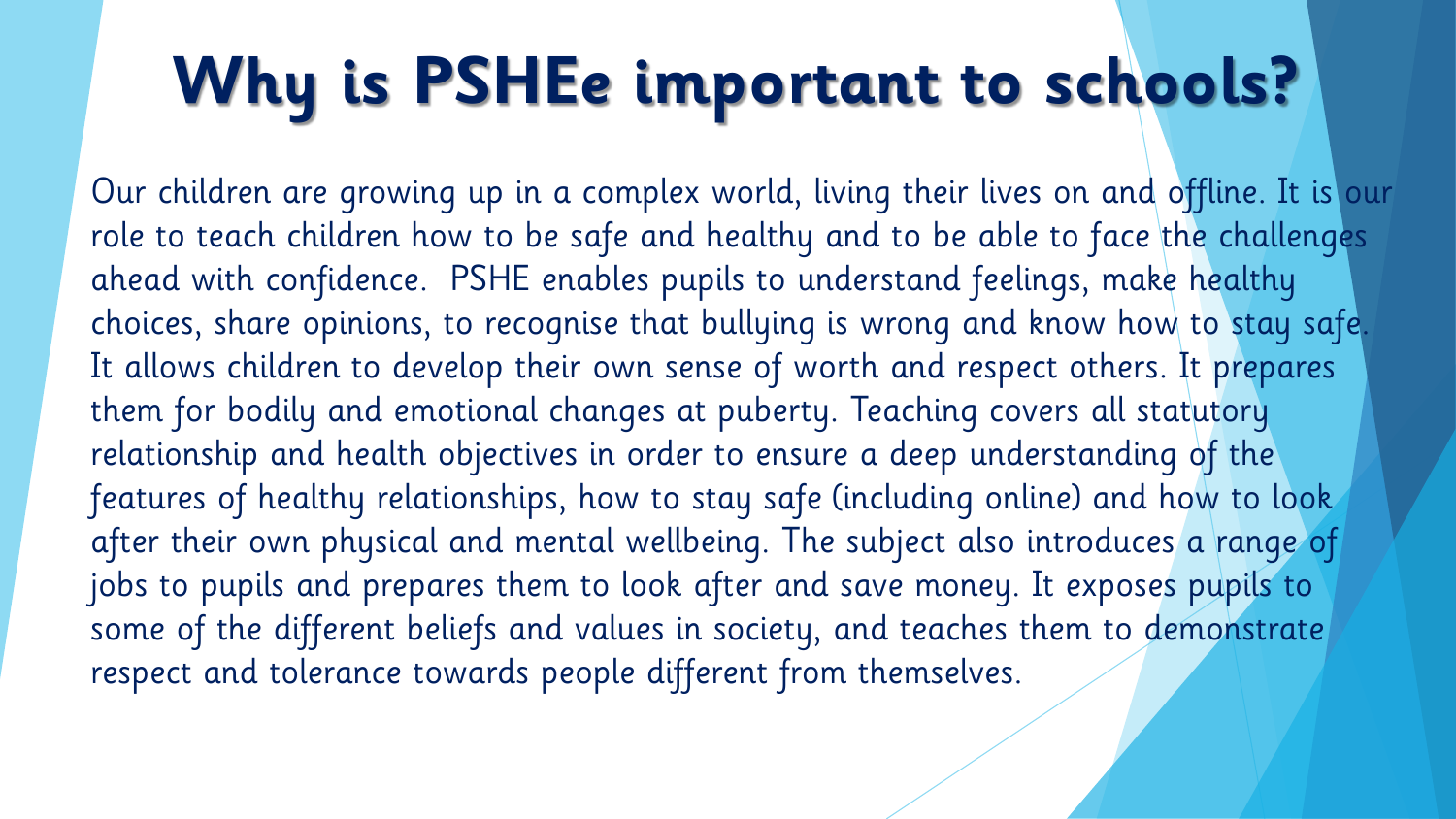# **Why is PSHEe important to schools?**

PSHE education makes a major contribution to schools' statutory responsibilities to provide a curriculum that is broadly based, balanced and meets the needs of all pupils. Our curriculum promotes the spiritual, moral, cultural, mental and physical development of pupils at the school and of society, and prepare pupils at the school for the opportunities, responsibilities and experiences of later life. It also supports the teaching of British values in line with the definitions identified in the 'Prevent Strategy values' 2011.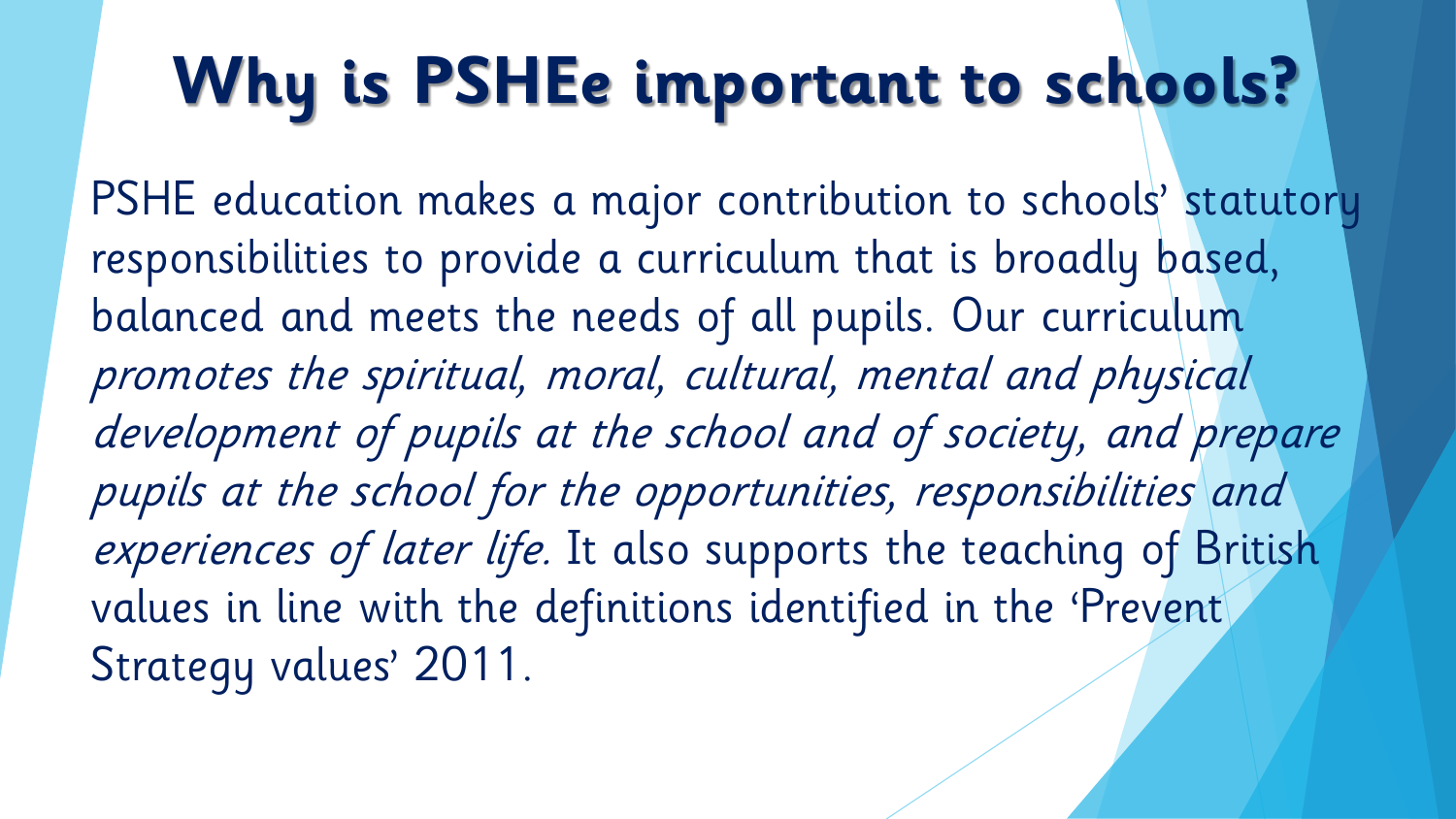# **Why is PSHEe important to schools?**

PSHE prepares pupils to manage many of the most critical opportunities, challenges and responsibilities they will face growing up. It also helps them to connect and apply the knowledge and understanding they learn in all subjects to practical, real-life situations while helping them to feel safe and secure enough to fulfil their academic potential.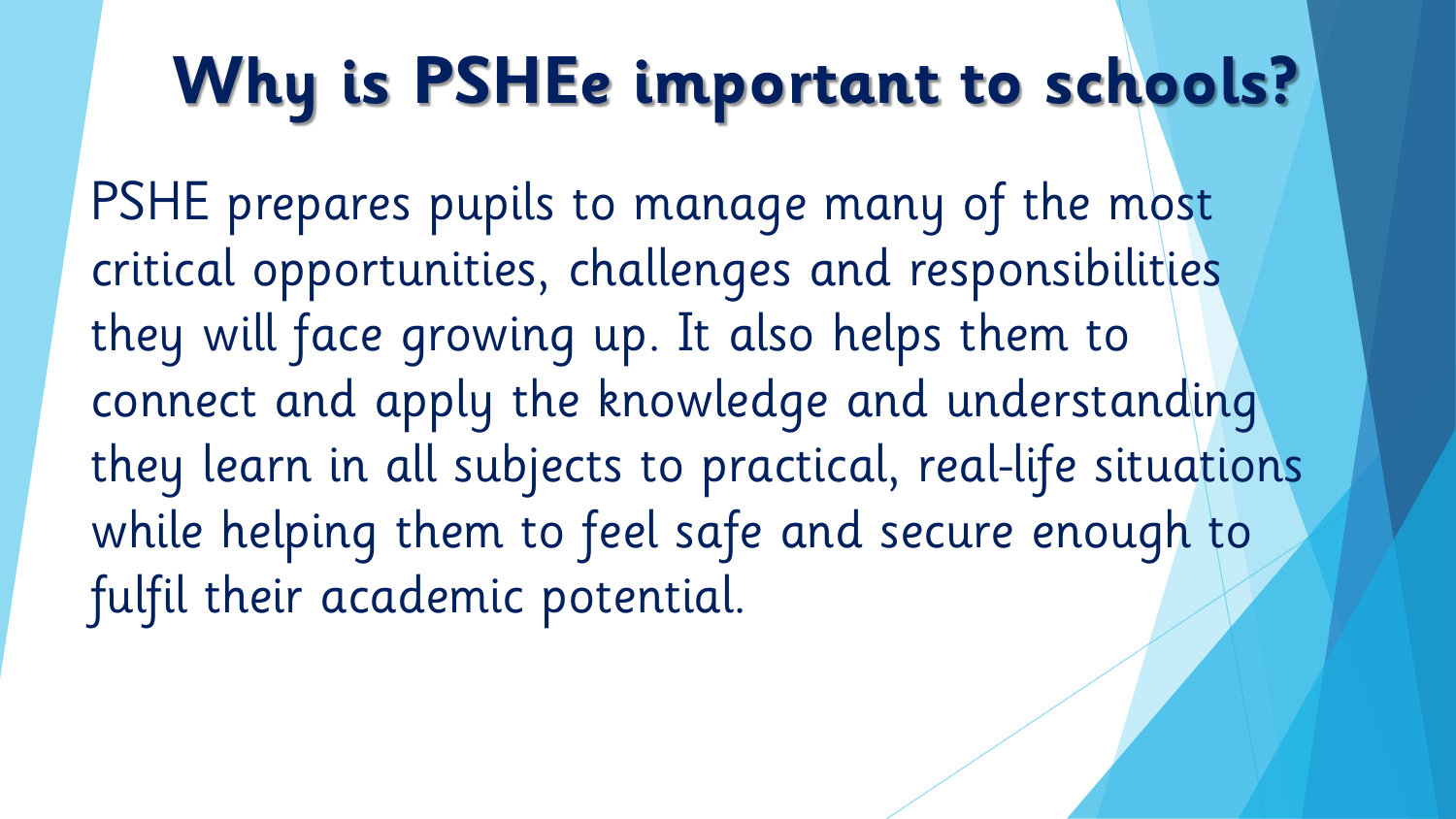# **How have we prepared for the changes?**

- We have redesigned our PSHE curriculum to encompass all the new guidance. This is based on the Programme of Study from the PSHE Association
- We have reviewed our resources against the new requirements and decided to improve our offer to our children with some new resources, including 1Decision which offers interactive videos which are engaging and age appropriate
- We will monitoring these lessons very closely this year to see how effective they are for pupils and teachers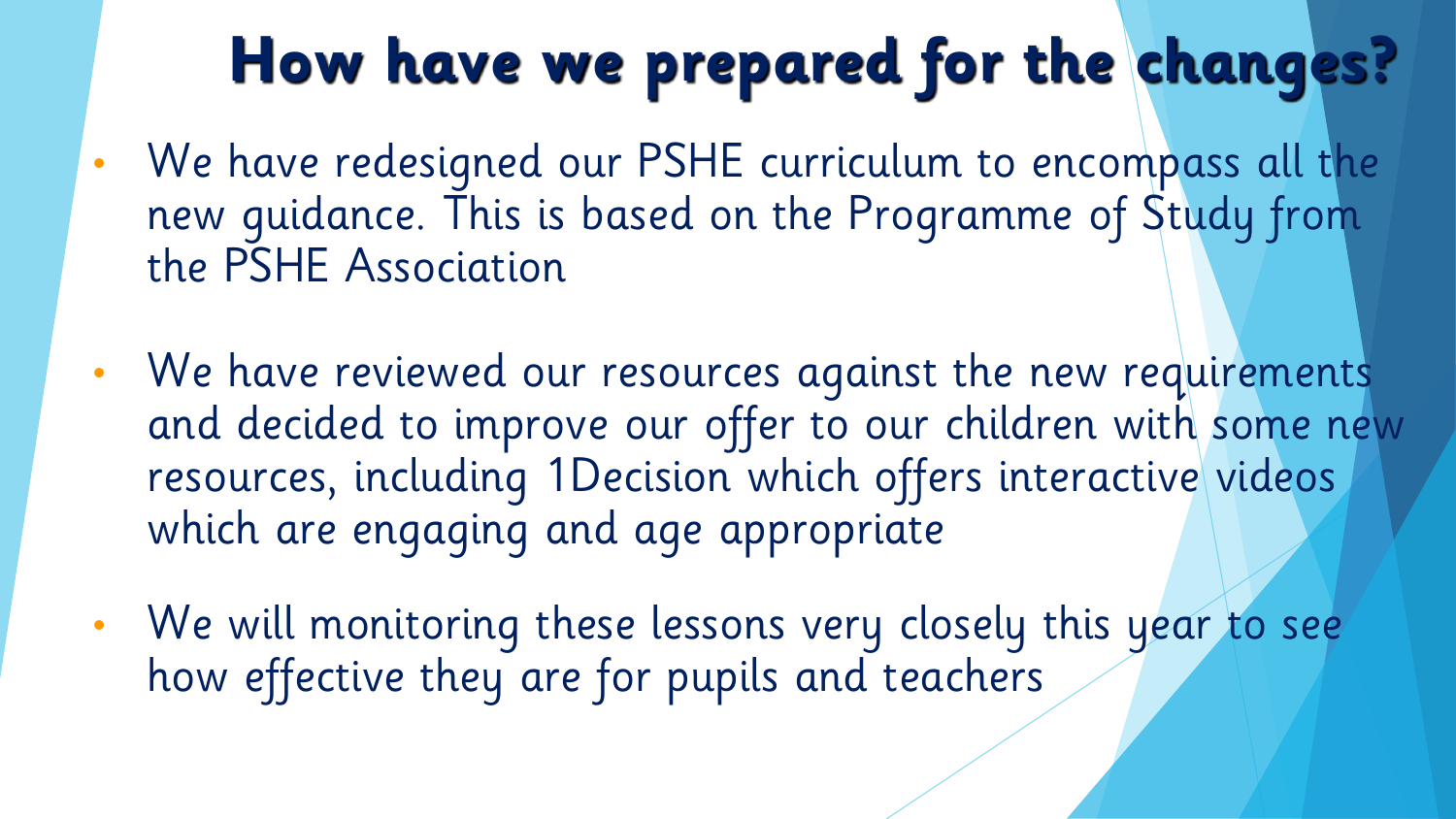### **Relationships and Sex Education**

Relationships Education forms part of our PSHE curriculum and these lessons are statutory – there is no right of withdrawal from these sessions. Statutory objectives are highlighted in **bold** in our new curriculum.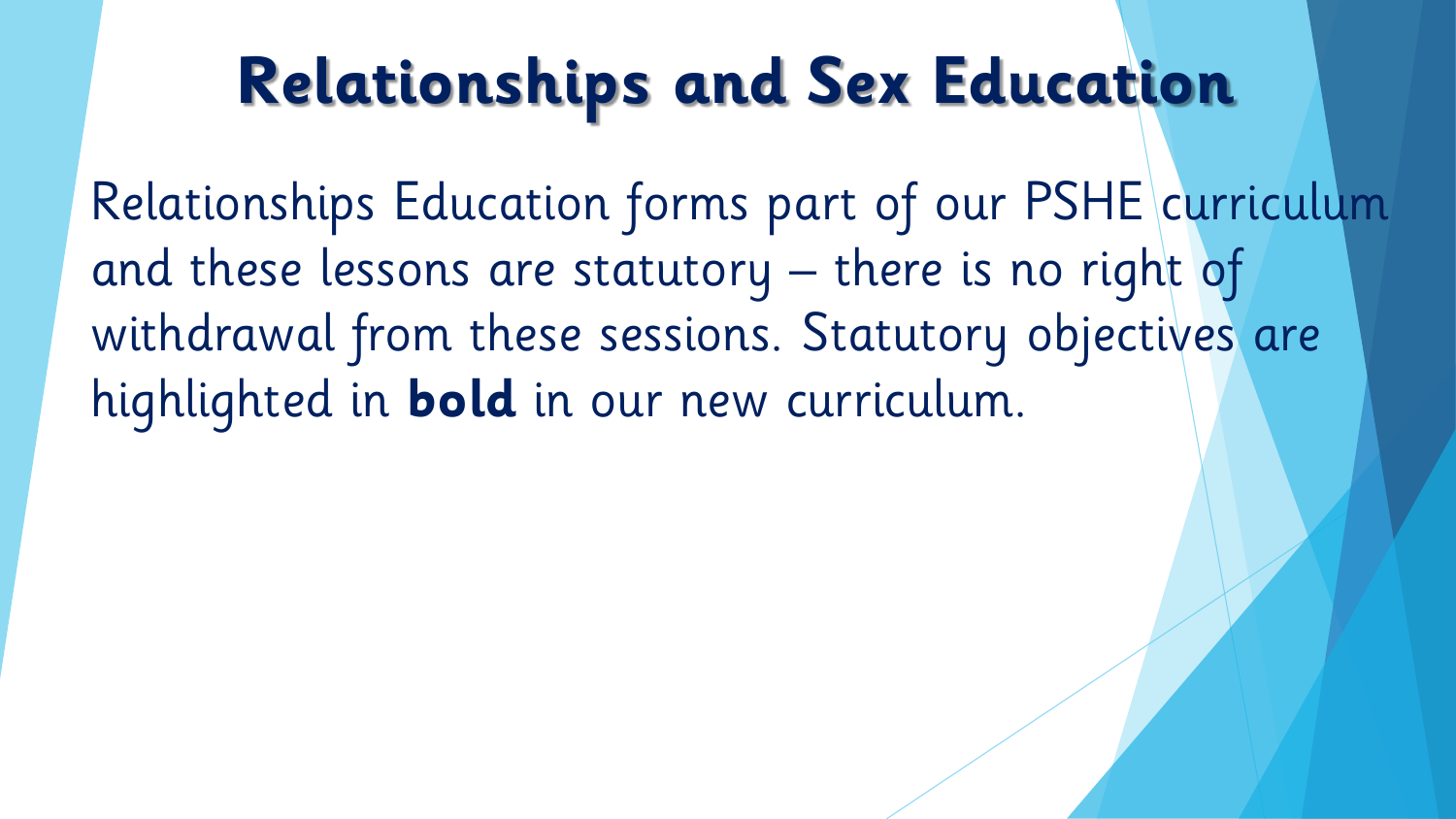### **Relationships and Sex Education**

Sex Education is delivered to pupils in Year 6. While parents have the right to withdraw pupils from aspects of sex education that is not in the National Curriculum, we believe that this aspect of PSHE education plays a vital part in helping to meet school's responsibilities to safeguard our pupils.

A letter will be sent to families before this is taught, detailing the content of the lessons and parents can view any resources used to support teaching if they wish.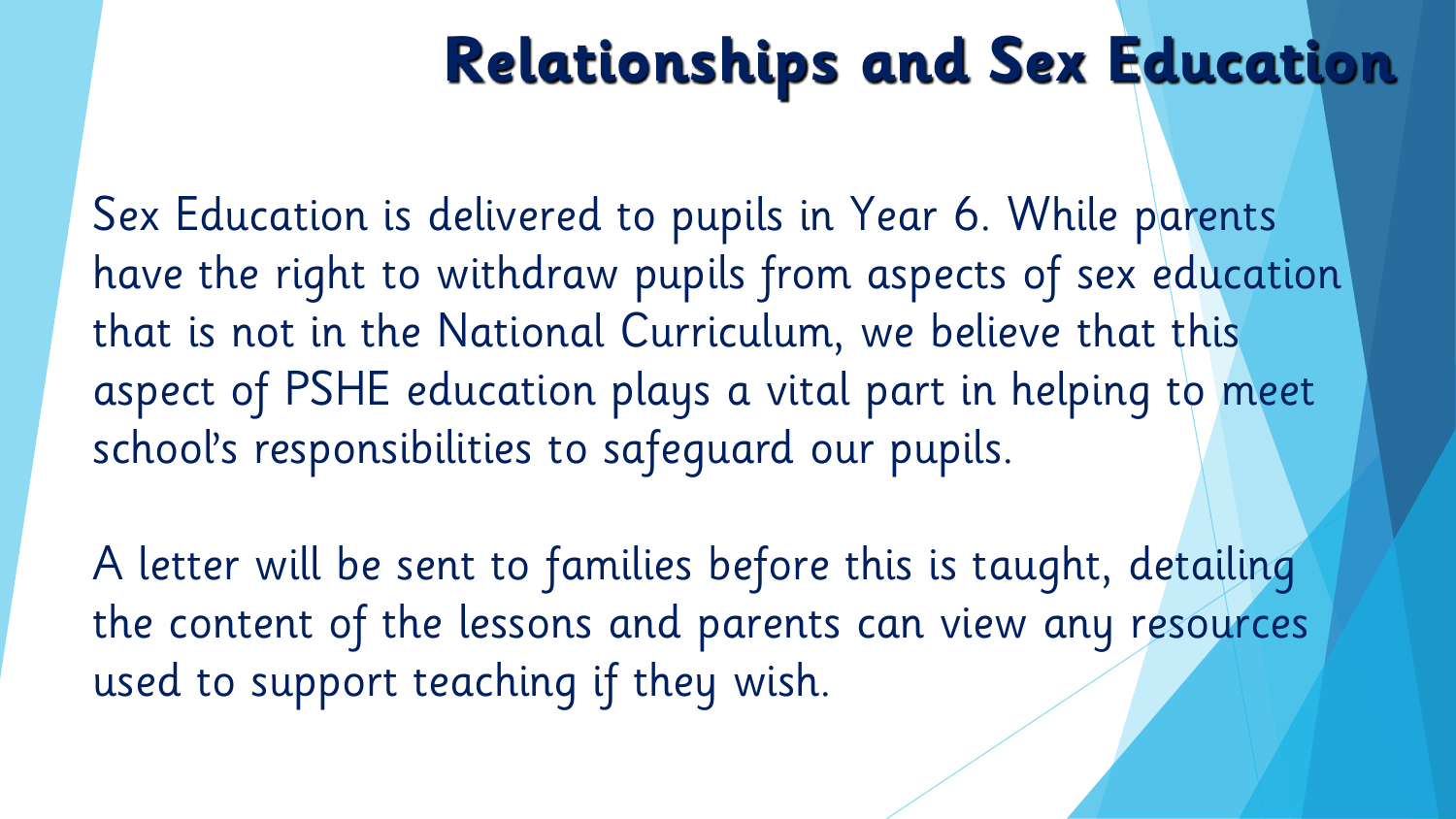### **What else do parents need to know?**

Please review these key documents which are saved onto the website:

- DfE parent guidance document
- School SRE policy
- PSHEe Curriculum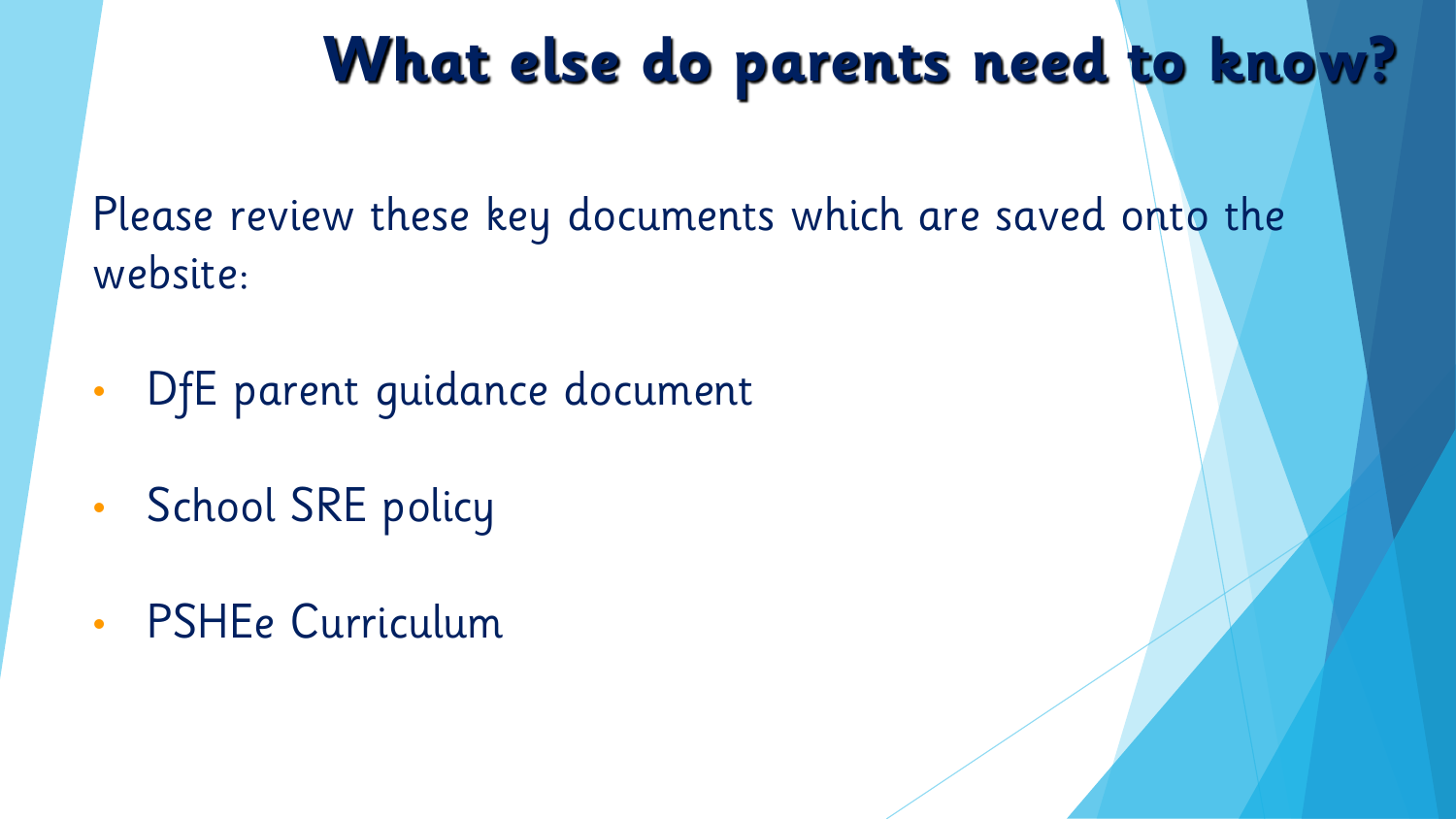### **What happens now?**

- Our new curriculum will be delivered from September 2020
- We will continue to review the curriculum by working with teachers and pupils to make the new lessons as effective as possible
- Please take a look at our RSE Policy and PSHE curriculum and let us know your thoughts by emailing the school address: edwardtheelderprimaryschool@wolverhampton.gov.uk